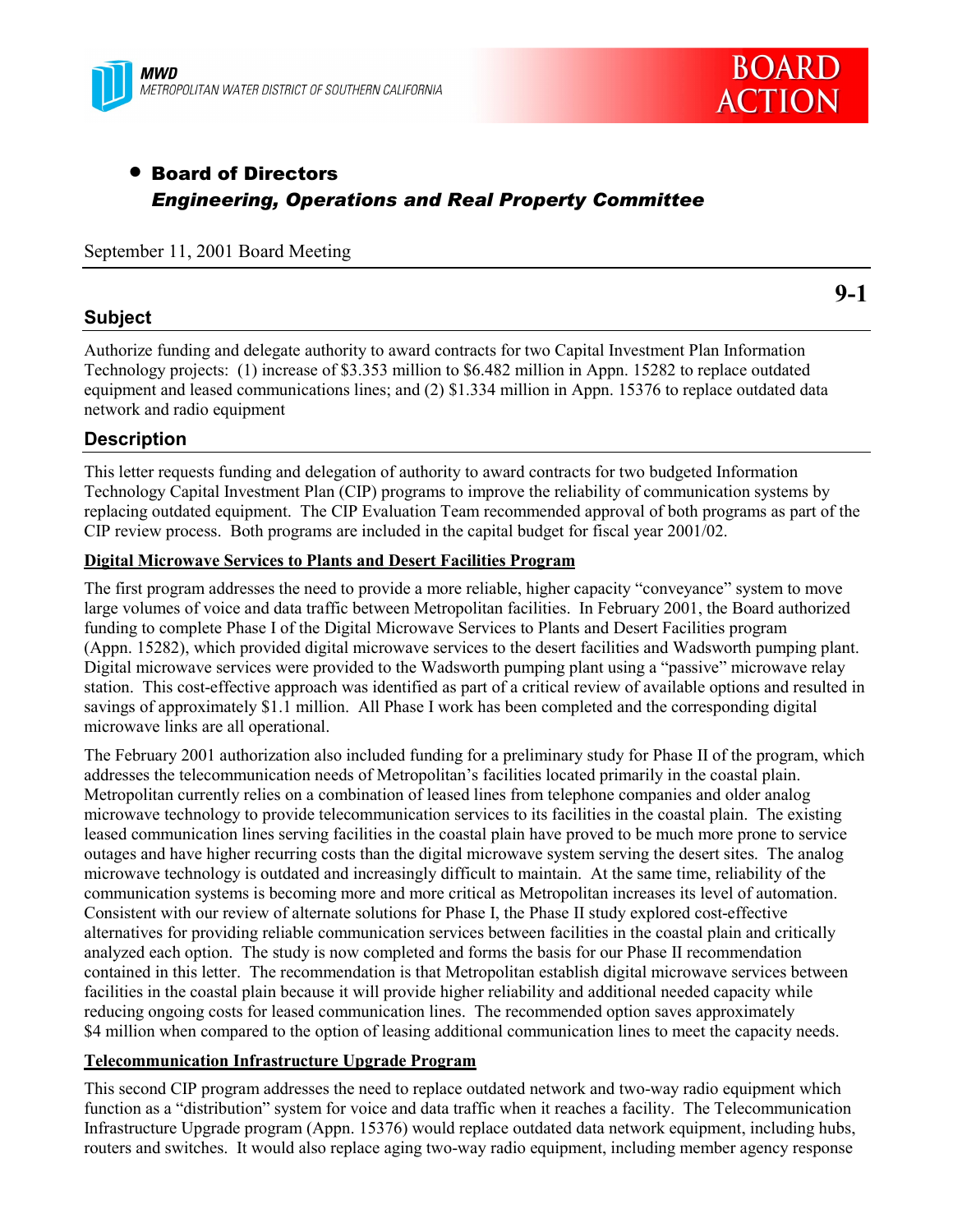low-band repeaters, repeaters for "fill-in" coverage, a radio system for underground structures at the treatment plants, and 15-year-old two-way radios. The replacements are necessary to improve the reliability, capacity, coverage and maintainability of the systems, since the vendors no longer support much of the equipment and parts are not readily available. The recommended option to purchase equipment saves approximately \$100,000 when compared to the option of leasing the necessary equipment.

Additional information on each program is contained in the Detailed Report (**Attachment 1**). A breakdown of the cost estimate for the Digital Microwave Services to Plants and Desert Facilities program (Appn. 15282) is shown in the Financial Statement (**Attachment 2**). A breakdown of the cost estimate for the Telecommunication Infrastructure Upgrade program (Appn. 15376) is shown in the Financial Statement (**Attachment 3**).

# **Policy**

Metropolitan Water District Administrative Code Section 5108: Capital Project Appropriation

Metropolitan Water District Administrative Code Section 8113: Award of Contracts over \$250,000

# **CEQA**

Options #1 and #2

The proposed action is categorically exempt under the provisions of the California Environmental Quality Act (CEQA). The overall activities involve either the purchasing or leasing of equipment and the minor alterations of existing public facilities with no expansion of use and no possibility of significantly impacting the physical environment. These alterations are replacements of existing structures where the new structures will be located on the same sites as the structures replaced and will have the same purpose and capacity as the structures replaced. As such, this proposed action qualifies under both Class 1 and Class 2 Categorical Exemptions (Sections 15301 and 15302 of the State CEQA Guidelines).

The CEQA determination for both Options #1 and #2 is: Determine that pursuant to CEQA, the proposed action qualifies for both Class 1 and Class 2 Categorical Exemptions (Sections 15301 and 15302 of the State CEQA Guidelines).

# **Board Options/Fiscal Impacts**

# **Option #1**

Adopt the CEQA determination; and

- a. Regarding the Digital Microwave Services program, authorize an increase of \$3.353 million for Phase II of the program, to a total of \$6.482 million, and delegate authority to the Chief Executive Officer (CEO) to award contracts over \$250,000 to continue replacement of outdated equipment and leased communications lines with more reliable digital microwave services to "convey" large volumes of voice and data traffic between Metropolitan facilities primarily located in the coastal plain (Appn. 15282).
- b. Regarding the Telecommunication Infrastructure Upgrade program, authorize \$1.334 million and delegate authority to the CEO to award contracts over \$250,000 to purchase equipment to replace outdated data network and radio equipment that "distribute" voice and data traffic when it reaches Metropolitan facilities (Appn. 15376).

This option addresses the needs, saves approximately \$4.1 million when compared to Option #2, and provides more reliable service.

**Fiscal Impact:** \$4.687 million of budgeted CIP funds under existing Appropriation 15282 and new Appropriation 15376, plus a one-time O&M expenditure of \$292,500 for two-way radios, which were originally included as part of the capital budget estimate.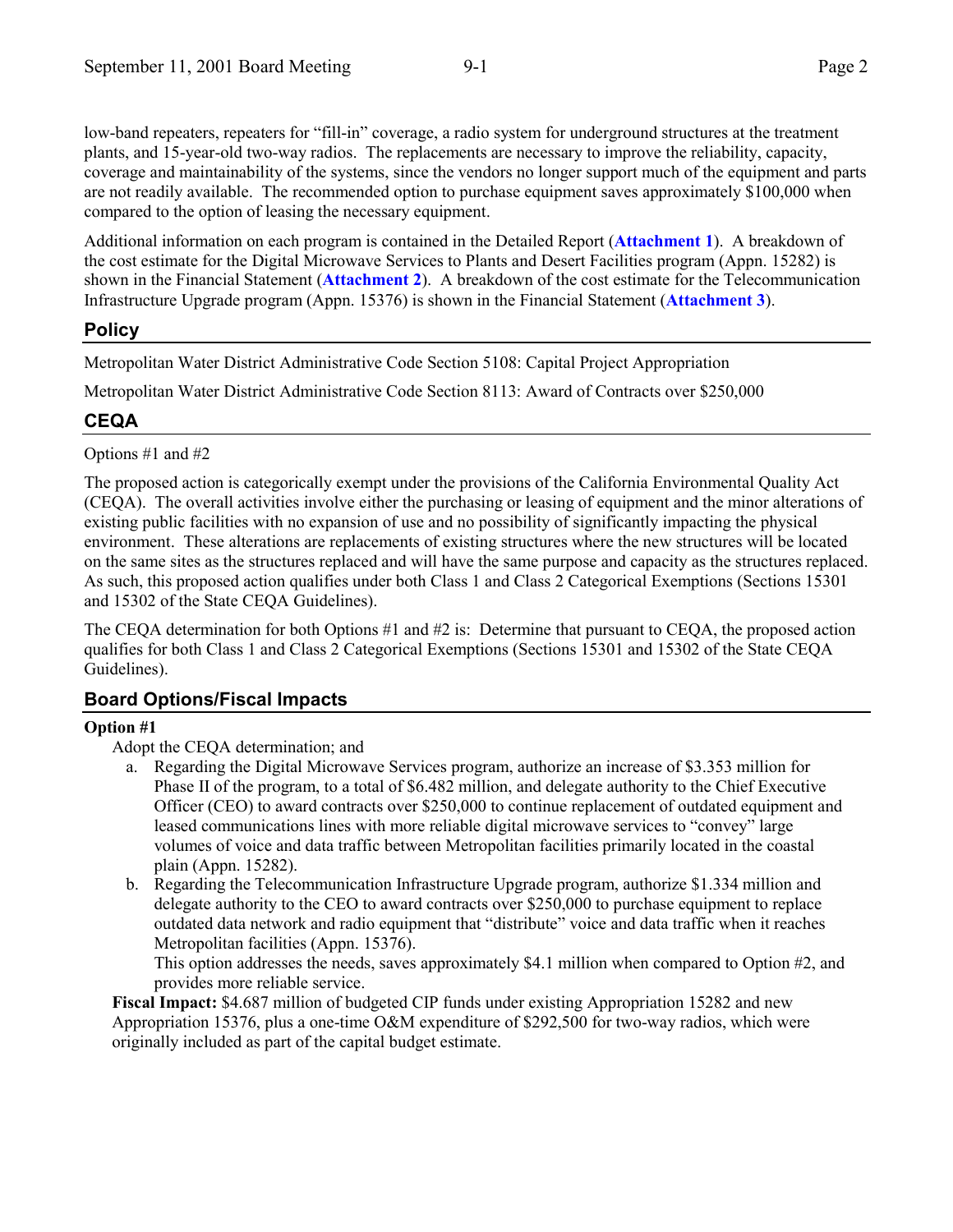#### **Option #2**

Adopt the CEQA determination and

- a. Regarding the Digital Microwave Services Program, authorize up to \$1.06 million per year to a total of \$7.42 million, and delegate authority to the CEO to award contracts exceeding \$250,000 for additional leased communications lines to provide a higher capacity "conveyance" system to move large volumes of voice and data traffic between Metropolitan facilities located primarily in the coastal plain.
- b. Regarding the Telecommunication Infrastructure Upgrade Program, authorize \$1.76 million and delegate authority to the CEO to award contracts exceeding \$250,000 to lease equipment to replace outdated data network and radio equipment that "distribute" voice and data traffic when it reaches Metropolitan facilities.

This option has higher overall costs and provides less reliable communication services.

**Fiscal Impact:** Up to \$9.18 million of additional O&M expenditures for leased communications lines and equipment over the next seven years, which is the average life expectancy of the equipment in the previous option.

#### **Staff Recommendation**

Option #1

8/23/2001 *Roy L. Wolfe Date*

*Manager, Corporate Resources*

8/24/2001 *Date*

*Ronald R. Gastelum Chief Executive Officer*

ഹ

**Attachment 1 - Detailed Report** 

Attachment 2 - Financial Statement (Appn. No. 15282)

Attachment 3 - Financial Statement (Appn. No. 15376)

BLA #1157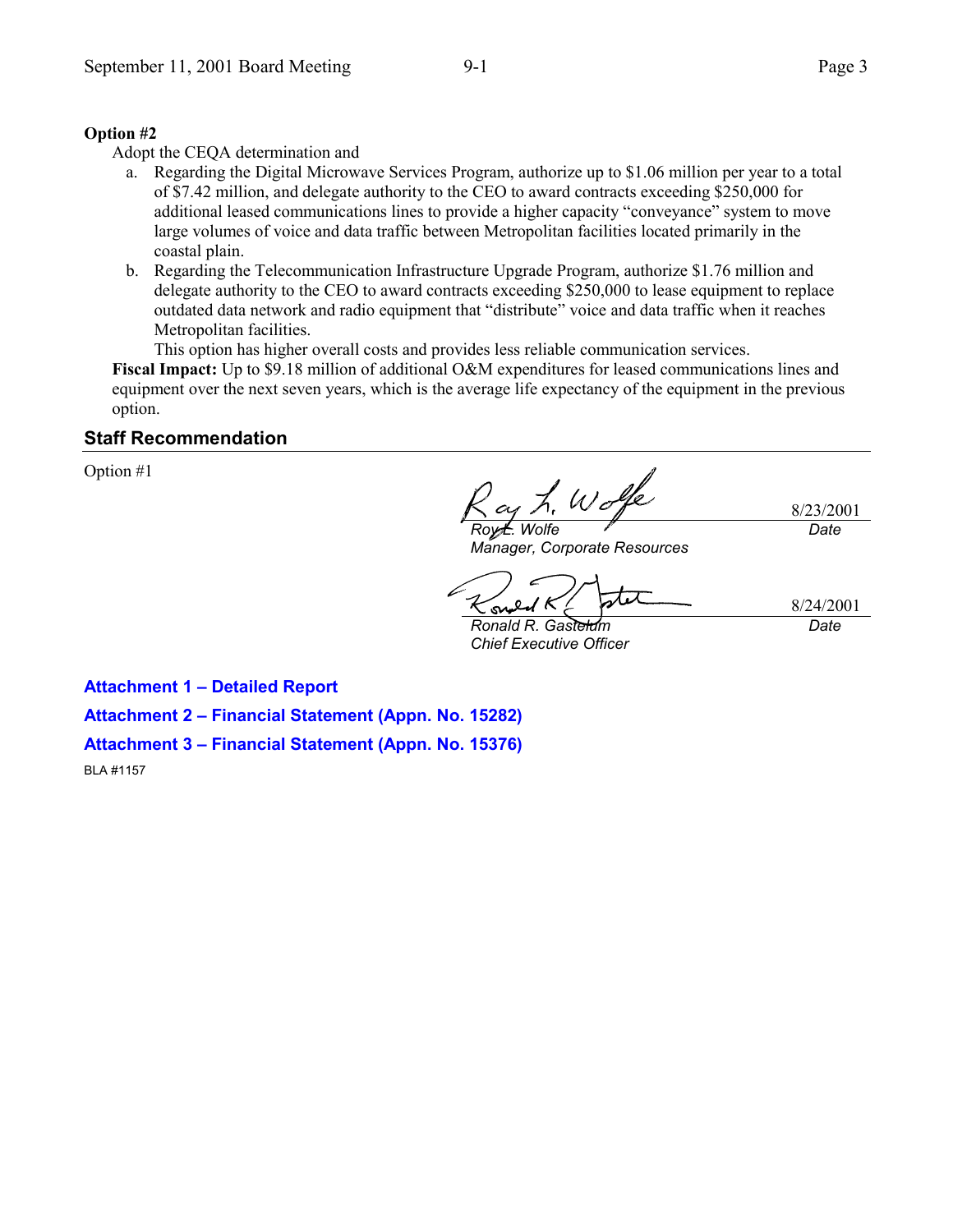## **DETAILED REPORT**

#### **Digital Microwave Services to Plants and Desert Facilities Program**

The Digital Microwave program addresses the need to provide a more reliable, higher capacity "conveyance" system to move large volumes of voice and data traffic between Metropolitan's facilities. The program includes two phases. The first phase replaced a 12-year-old analog system with a digital microwave system to furnish adequate and reliable communication service to all Metropolitan's pumping facilities in the desert. The second phase will address the telecommunication needs of Metropolitan's facilities located primarily in the coastal plain.

In February 2001, the Board authorized additional funding to complete Phase I of the program, provide digital microwave service to the new Wadsworth pumping plant, and prepare a preliminary scoping study for the second phase of the program. All currently authorized work has been completed.

The preliminary scoping study for Phase II of the program concluded that the existing leased communications lines serving facilities in the coastal plain do not provide adequate capacity to meet projected needs and are subject to more service outages than the digital microwave system. The study analyzed different alternatives to provide communication services to these facilities and recommended that Metropolitan extend digital microwave services to the remaining facilities, replace outdated communications equipment, and eliminate leased communications lines, where appropriate. The recommended option meets the capacity needs, saves \$4 million when compared to the option of leasing communications lines, and provides higher reliability.

#### **Telecommunication Infrastructure Upgrade Program**

The second CIP program addresses the need to replace outdated network and two-way radio equipment which function as a "distribution" system for voice and data traffic when it reaches a facility. The Telecommunication Infrastructure Upgrade program includes four projects:

- 1) The Data Network Hub Replacement project will replace outdated network hubs at field facilities. The hubs collect data traffic from multiple users and forward the traffic to routers for distribution. The existing hubs are about six years old, do not meet current capacity requirements, are no longer supported by the vendor, and are not supported by network management tools that can proactively address network performance issues.
- 2) The Data Network Router Replacement project will replace aging routers and associated channel service units at field facilities. The routers distribute data traffic across the network. The existing routers and associated channels units are about six years old, do not meet capacity requirements, have experienced multiple failures over the past year, and do not provide up-to-date data security features.
- 3) The Network Data Center Core Switch Replacement project will replace outdated, non-redundant core switches at the Union Station facility. The data center core switches direct all data traffic to/from the enterprise servers and are a single point of failure for corporate applications that are continuously used (e.g., Oracle financial applications, procurement, etc.). The existing switches do not meet capacity requirements and provide the needed redundancy.
- 4) The Two-Way Radio Systems Upgrade project will replace 15-year-old radios, member agency response system low-band repeaters, and provide wireless tunnel communication systems for all treatment plants. The replacements are necessary to improve the reliability, capacity, coverage and maintainability of the systems, since the vendors no longer support much of the equipment and parts are not readily available.

After the Telecommunication Infrastructure Upgrade program was approved in the capital budget, it was determined that the purchase of hand-held and mobile radios for the Two-Way Radio Systems Upgrade project should be an O&M expenditure rather than a capital expense. This reduced the capital budget estimate for the program and increased the O&M budget estimate by about \$292,500. In addition, staff determined that it would be necessary to purchase more capable routers for the Data Network Router Replacement project to more fully utilize the capacity of the digital microwave "conveyance" system. This increased the cost estimate for the project by about \$226,000. The net result of these adjustments was a \$292,500 increase in the O&M budget estimate and a \$66,500 reduction to the capital budget estimate.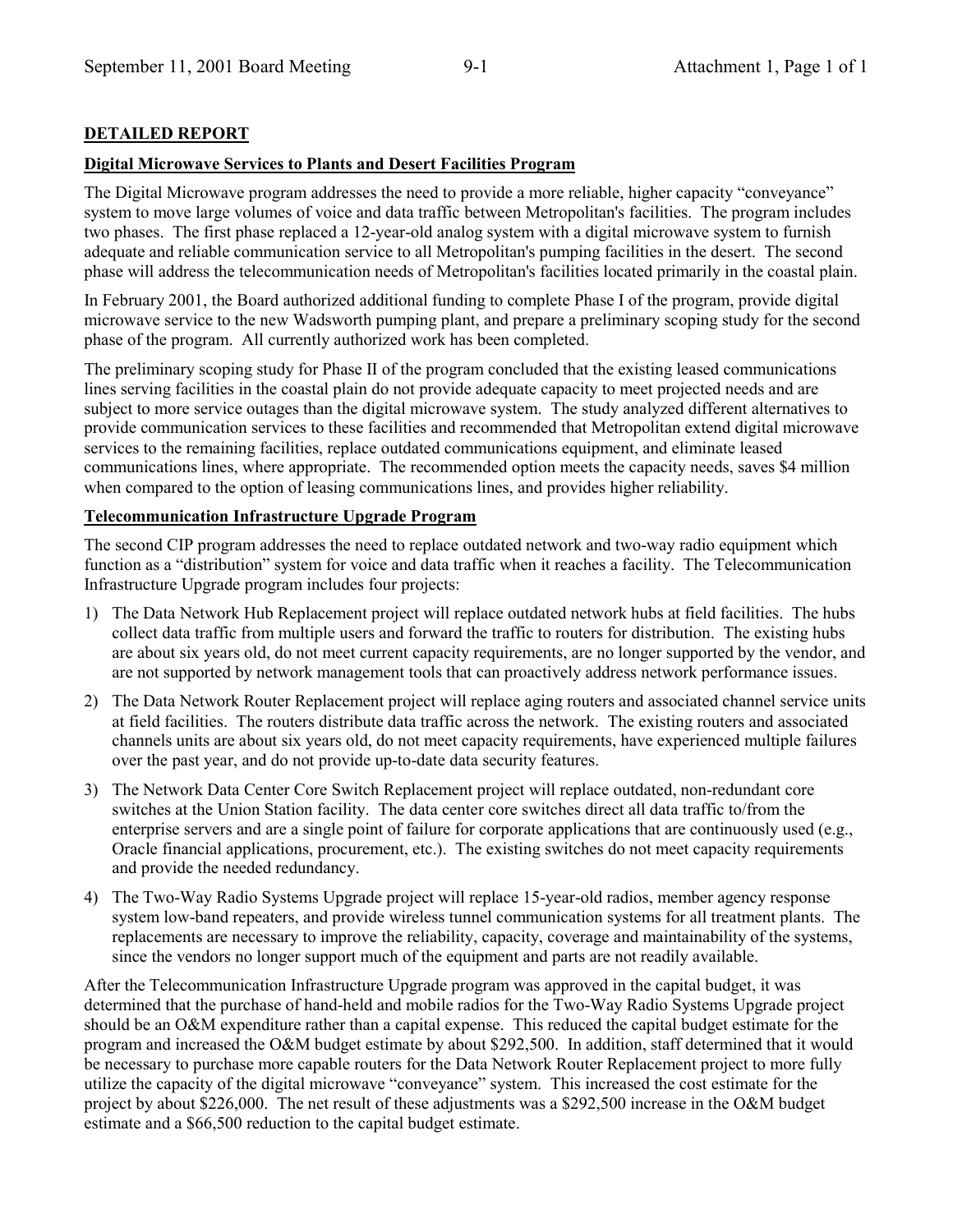# **FINANCIAL STATEMENT**

A breakdown of Board Action No. 4 for Appropriation No. 15282 to provide digital microwave services to plants and desert facilities is as follows:

|                               | <b>Board Action</b> | <b>Board Action</b><br><b>No. 4</b> |
|-------------------------------|---------------------|-------------------------------------|
|                               | No. 3               |                                     |
|                               | (February 2001)     | (September 2001)                    |
| Metropolitan Labor            | \$<br>456,000       | \$<br>765,000                       |
| Materials & Supplies          | 200,000             | 2,540,000                           |
| Incidental Expenses           | 34,000              | 179,000                             |
| Professional & Technical      | 113,000             | 200,000                             |
| <b>Operating Equipment</b>    | 3,000               | 15,000                              |
| <b>Administrative Charges</b> | 227,000             | 425,000                             |
| <b>Contract Payments</b>      | 2,096,000           | 2,060,000                           |
| <b>Remaining Budget</b>       | $\boldsymbol{0}$    | 298,000                             |
| <b>Total:</b>                 | \$3,129,000         | \$6,482,000                         |

# **FUNDING REQUEST**

| <b>Program Name:</b>              | Digital Microwave Services to Plants & Desert Facilities |             |                                  |               |  |  |
|-----------------------------------|----------------------------------------------------------|-------------|----------------------------------|---------------|--|--|
| <b>Source of Funds:</b>           | Pay-As-You-Go Fund                                       |             |                                  |               |  |  |
| <b>Appropriation No.:</b>         |                                                          | 15282       | <b>Board Action No.:</b>         | 4             |  |  |
| <b>Requested Amount:</b>          |                                                          | \$3,353,000 | <b>Capital Program No.:</b>      | 15282-A       |  |  |
| <b>Total Appropriated Amount:</b> |                                                          | \$6,482,000 | <b>Capital Program Page No.:</b> |               |  |  |
| <b>Total Program Estimate:</b>    |                                                          | \$6,482,000 | <b>Project Goal:</b>             | R-Reliability |  |  |